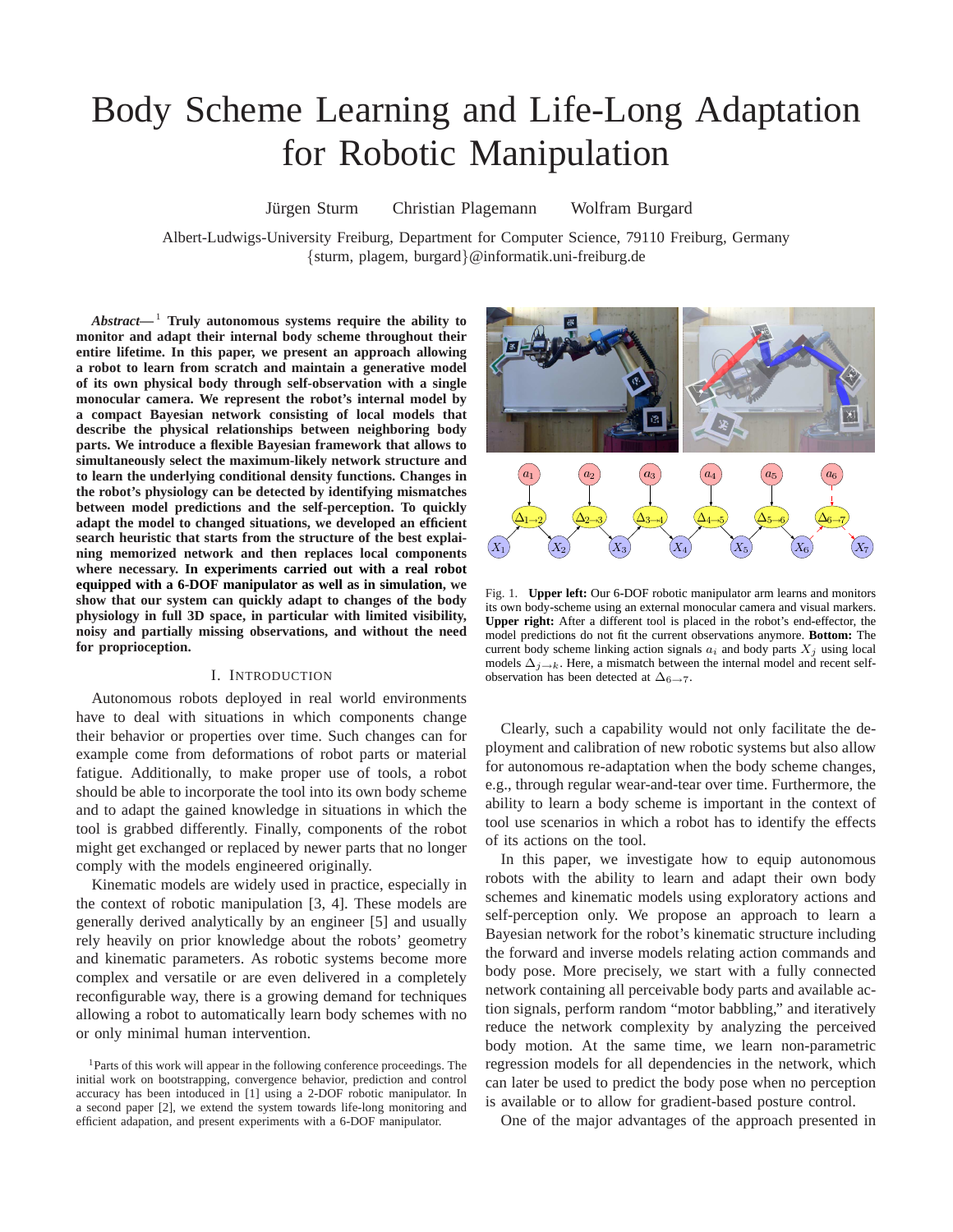

Fig. 2. Continued experiment from Figure 1. The robot samples a local model as replacement for the mismatching component  $\Delta_{6\rightarrow 7}$ . **Left:** The first newly sampled model ( $\Delta_{6\rightarrow 7}^{gp}$ ) has high uncertainty, because of the missing dependency on action  $a_6$ . **Right:** The second sampled model ( $\Delta_{6\rightarrow 7}^{gp'}$ ) is a more suitable replacement for the mismatching component.

this paper is that it addresses all of the following practical problems that frequently arise in robotic manipulation tasks in a single framework:

- **Prediction:** If both the structure and the CDFs of the Bayesian network are known, the robot is able to predict for a given action command the expected resulting body configuration.
- **Control:** Conversely, given a target body pose, our approach is able to generate appropriate action commands that will lead to this pose.
- **Model testing:** Given both a prediction and an observation of the current body pose, the robot is able to estimate the accuracy of its own pose predictions. Model accuracy can, for example, be defined in terms of a distance metric or a likelihood function.
- **Learning:** Given a sequence of action signals and the corresponding body postures, the Bayesian network and its parameters can be learned from the data.
- **Discovering the network structure:** When the structure of the Bayesian network is unknown, the robot is able to build it from the available local models which are most consistent with the observed data.
- **Failure detection and model adaptation:** When the robot's physiology changes, e.g., when a joint gets blocked or is deformed, or a visual marker is changed, this is efficiently detected so that only the affected local models of the Bayesian network need to be replaced.

#### II. RELATED WORK

The problem of learning kinematics of robots has been investigated heavily in the past. For example, Kolter and Ng [6] enable a quadruped robot to learn how to follow om-

nidirectional paths using dimensionality reduction techniques and based on simulations. Their key idea is to use the simulator for identifying a suitable subspace for policies and then to learn with the real robot only in this low-dimensional space. A similar direction has been explored by Dearden *et al.* [7], who applied dimensionality reduction techniques to unveil the underlying structure of the body scheme. Similar to this work, their approach is formulated as a model selection problem between different Bayesian networks. Another instance of approaches based on dimensionality reduction is the work by Grimes *et al.* [8] who applied the principal component analysis (PCA) in conjunction with Gaussian process regression for learning walking gaits on a humanoid robot.

Yoshikawa *et al.* [9] used Hebbian networks to discover the body scheme from self-occlusion or self-touching sensations. Later, [10] learned classifiers for body/non-body discrimination from visual data. Other approaches used for example nearest-neighbor interpolation [11] or neural networks [12]. Recently, Ting *et al.* [13] developed a Bayesian parameter identification method for nonlinear dynamic systems, such as a robotic arm or a 7-DOF robotic head.

The approach presented in this paper is also related to the problem of self-calibration which can be understood as a subproblem of body scheme learning. When the kinematic model is known up to some parameters, they can in certain cases be efficiently estimated by maximizing the likelihood of the model given the data [14]. Genetic algorithms have been used by Bongard *et al.* [15] for parameter optimization when no closed form is available. To a certain extend, such methods can also be used to calibrate a robot that is temporarily using a tool [16]. In contrast to the work presented here, such approaches require a parameterized kinematic model of the robot.

To achieve continuous self-modeling, Bongard *et al.* [17] recently described a robotic system that continuously learns its own structure from actuation-sensation relationships. In three alternating phases (modeling, testing, prediction), their system generates new structure hypotheses using stochastic optimization, which are validated by generating actions and by analyzing the following sensory input. In a more general context, Bongard *et al.* [18] studied structure learning in arbitrary non-linear systems using similar mechanisms.

In contrast to all the approaches described above, we propose an algorithm that both learns the structure as well as functional mappings for the individual building blocks. Furthermore, our model is able to revise its structure and component models on-the-fly.

# III. A BAYESIAN FRAMEWORK FOR ROBOTIC BODY **SCHEMES**

A robotic body scheme describes the relationship between available action signals  $\langle a_1, \ldots, a_m \rangle$ , self-observations  $\langle Y_1, \ldots, Y_n \rangle$ , and the configurations of the robot's body parts  $\langle X_1, \ldots, X_n \rangle$ . In our concrete scenario, in which we consider the body scheme of a robotic manipulator arm in conjunction with a stationary, monocular camera, the action signals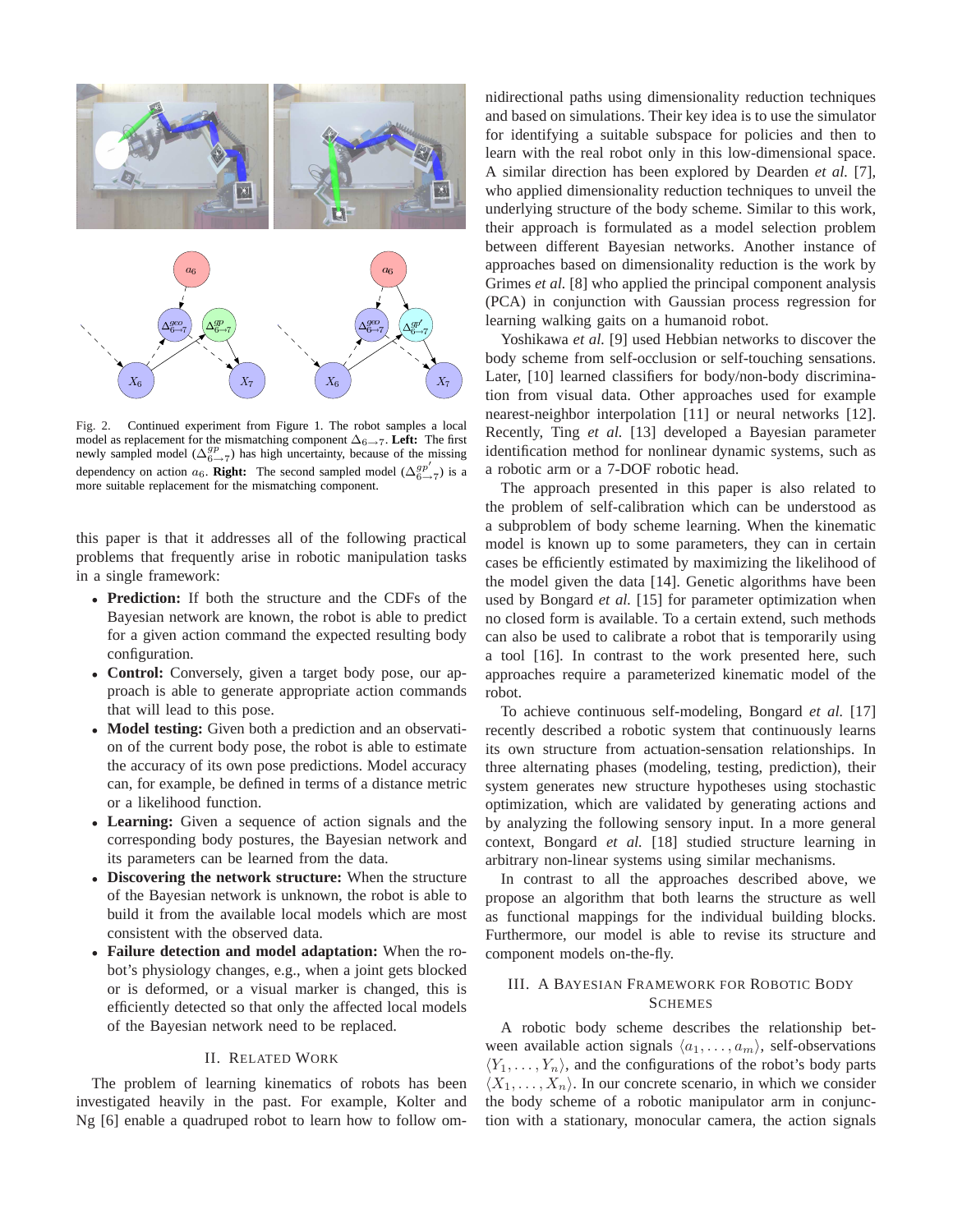

Fig. 3. Graphical model for two body parts  $X_i$  and  $X_j$  as well as their dependent variables. A denotes the set of independent action variables that cause a local transformation  $\Delta_{i\rightarrow j}$ . Y<sub>i</sub> and Y<sub>j</sub> are the observed part locations, and  $Z_{i\rightarrow j}$  is their relative geometric transformation.

 $a_i \in \mathbb{R}$  are real-valued variables corresponding to the joint angles. Whereas the  $X_i \in \mathbb{R}^6$  encode the 6-dimensional poses (3D Cartesian position and 3D Euler angles) of the body parts w.r.t. a reference coordinate frame, the  $Y_i \in \mathbb{R}^6$  are generally noisy and potentially missing observations of the body parts. Throughout this paper, we use capital letters to denote 6D pose variables to highlight that these also uniquely define homogeneous transformation matrices, which can be concatenated and inverted. Note that we do not assume direct feedback/proprioception telling the robot how well joint  $i$  has approached the requested target angle  $a_i$ .

Formally, we seek to learn the probability distribution

$$
p(X_1, ..., X_n, Y_1, ..., Y_n | a_1, ..., a_m),
$$
 (1)

which in this form is intractable for all but the simplest scenarios. To simplify the problem, it is typically assumed that each observation variable  $Y_i$  is independent from all other variables given the true configuration  $X_i$  of the corresponding body part and that they can thus be fully characterized by an observation model  $p(Y_i | X_i)$ . Furthermore, if the kinematic structure of the robot was known, a large number of pair-wise independencies between body parts and action signals could be assumed, which in turn would lead to the much simpler, factorized model

$$
p(X_1, \ldots, X_n \mid a_1, \ldots, a_m) = \n\prod_i p(X_i \mid parents(X_i)) \cdot p(\text{parents}(X_i) \mid a_1, \ldots, a_m).
$$
\n(2)

Here,  $parents(X_i)$  denotes the set of locations of body parts, which are directly connected to body part  $i$ .

The main idea behind this work is to make the factorized structure of the problem explicit by introducing (hidden) transformation variables  $\Delta_{i\to j}$  :=  $\overline{X}_i^{-1}X_j$  for all pairs of body parts  $(X_i, X_j)$  as well as their observed counterparts  $Z_{i\rightarrow j} := Y_i^{-1}Y_j$ . Here, we use the 6D pose vectors X and Y as their equivalent homogeneous transformation matrices, which means that  $\Delta_{i\rightarrow j}$  reflects the (deterministic) relative transformation between body parts  $X_i$  and  $X_j$ . Figure 3 depicts a *local model*, which fully defines the relationship between any two body parts  $X_i$  and  $X_j$  and their dependent variables, if all other body parts are ignored.



Fig. 4. In an early learning phase, the robot knows only little about its body structure, i.e., all possible local models need to be considered in parallel. From the subset of valid local models, a minimal spanning tree can be constructed which, in turn, forms a Bayesian network. This can subsequently be used as a body scheme for prediction and control.

Since local models are easily invertible ( $\Delta_{i\rightarrow j}$  are homogeneous transformations), any set of  $n - 1$  local models which form a spanning tree over all  $n$  body parts defines a model for the whole kinematic structure.

#### *A. Local Models*

The local kinematic models are the central concept in our body scheme framework. A *local model* M describes the geometric relationship  $p_{\mathcal{M}}(Z_{i\rightarrow j} | \mathcal{A}_{i\rightarrow j})$  between two observed body parts  $Y_i$  and  $Y_j$ , given a subset of the action signal  $A_{i\rightarrow j} \subset \{a_1, \ldots, a_n\}.$ 

The probability distribution underlying a local model can be defined in various ways. If an analytic model of the robot exists from its specifications, it can be used directly to construct  $p_{\mathcal{M}}(Z_{i\rightarrow j} | \mathcal{A}_{i\rightarrow j})$ . The standard way to describe a geometric model for robot manipulators is in terms of the Denavit-Hartenberg parameters [3, 19]. When available, the advantages of these models are outstanding: they are exact and efficient in evaluation. When the exact model is not available a-priori, it needs to be learned from data. On the real robotic platform used in our experiments, the actions  $a_i$ correspond to the target angle requested from joint  $i$  and the observations  $Y_i$  are obtained by tracking visual markers in 3D space including their 3D orientation [20] (see the top right image of Figure 1). Note that the  $Y_i$ 's are inherently noisy and that missing observations are common, for example in the case of (self-)occlusion. We learn the transformation parameters of the local models independently using the Gaussian process model for regression [21].

#### IV. LEARNING THE NETWORK TOPOLOGY

If no prior knowledge about the robot's body scheme exists, we initialize a fully connected network model (see Figure 4), resulting in a total set of  $\sum_{k=0}^{m} {n \choose 2} {m \choose k}$  local models. Given a set of self observations, the robot can determine the validity of the local models by evaluating the prediction error on a seperate test set.

From the superset of all valid local models  $\mathbb{M}_{valid}$  =  $\{\mathcal{M}_1,\ldots\}$ , we seek to select the minimal subset  $\mathbb{M} \subset \mathbb{M}_{valid}$ that covers all body part variables and simultaneously maximizes the overall model fit  $q(\mathcal{D} \mid \mathbb{M}) := \prod_{\mathcal{M} \in \mathbb{M}} q(\mathcal{D} \mid \mathcal{M})$ . Here, we use a model quality measure  $q(\mathcal{D} | \mathcal{M})$  that is proportional to both the prediction accuracy and to a penalty term for the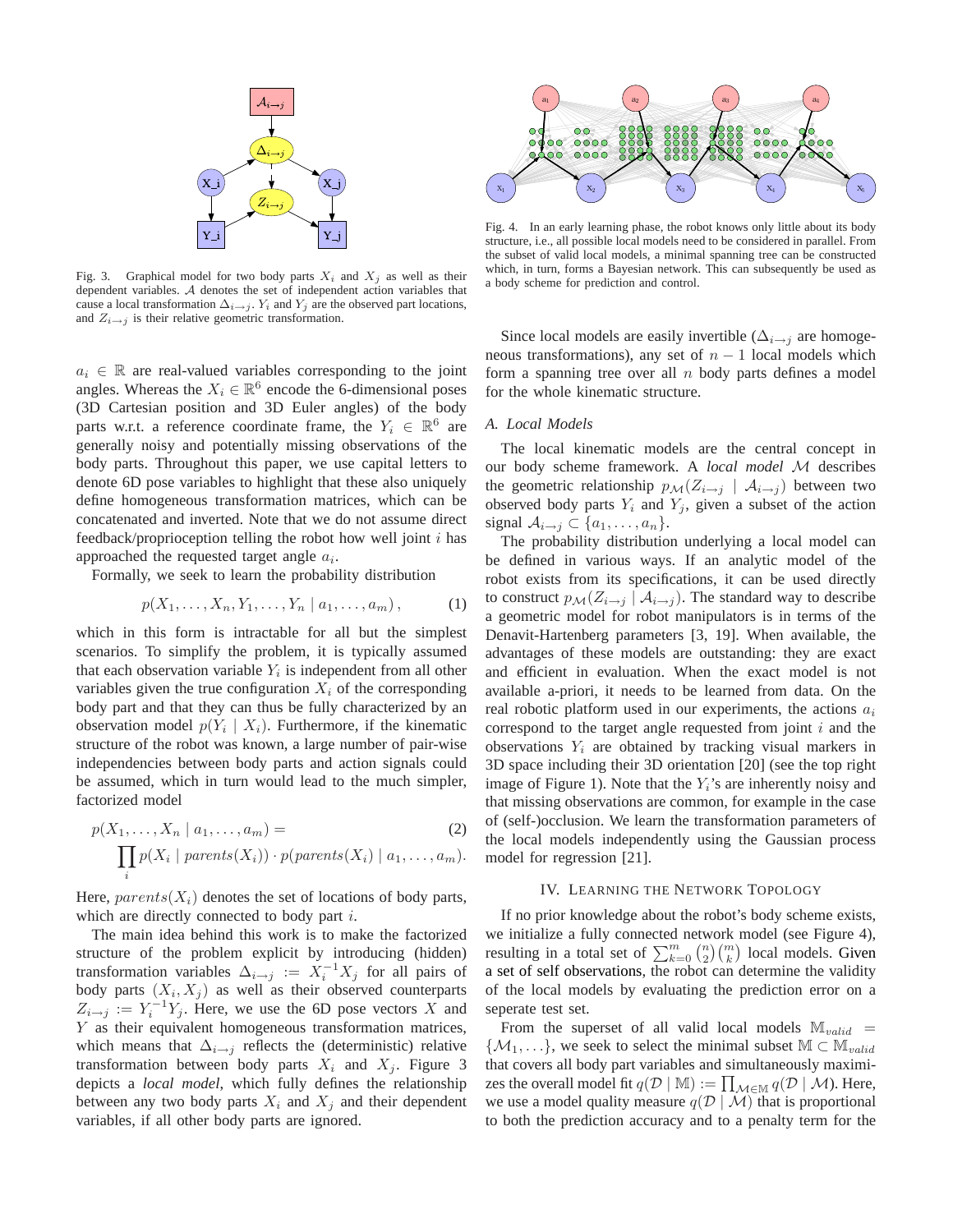complexity of the model (see [2] for details). It turns out that M can be found efficiently by computing the minimal spanning tree of  $\mathbb{M}_{valid}$  taking the model quality measure of the individual local models as the cost function. Such a body spanning tree needs to cover all body parts  $X_1, \ldots, X_n$  but not necessarily all action components of  $a_1, \ldots, a_m$ .

## V. EXPERIMENTS

We tested our approach in a series of experiments, both on a real robot and in simulation. The goal of our experiments was to verify that

- 1) model training and selection converges quickly to the correct kinematic chain,
- 2) the resulting body scheme can be used for accurate prediction and control,
- 3) changes in the robot's body (blocked joints / deformations) at a later point are detected confidently , and
- 4) the body scheme is updated automatically without human intervention.

The robot used to carry out the experiments is equipped with a 6-DOF manipulator composed of Schunk PowerCube modules. The total length of the manipulator is around 1.20m. With nominal noise values of  $(\sigma_{points} = 0.02^{\circ})$ , the reported joint positions of the encoders were considered to be sufficiently accurate to compute the ground truth positions of the body parts from the known geometrical properties of the robot. Visual perception was obtained by using a Sony DFW-SX900 FireWire-camera at a resolution of 1280x960 pixels. On top of the robot's joints, 7 black-and-white markers were attached (see Figure 1), that were detectable by the ARToolkit vision module [20]. Per image, the system perceives the unfiltered 6D poses of all detected markers. The standard deviation of the camera noise was measured to  $\sigma_{marks} = 44$ mm in 3D space, which is acceptable considering that the camera was located two meters apart from robot.

In order for a local model to be valid, its translational and rotational error on the test set needed to be below a threshold of  $\theta_{trans} = 3\sigma_{trans} = 150$ mm and  $\theta_{rot} = 3\sigma_{rot} = 45^{\circ}$ , with  $\sigma_{trans}$  and  $\sigma_{rot}$  as the standard deviation of the translational and rotational observation noise, respectively. The prediction accuracy of each local model was evaluated using a test set with size  $|\mathcal{D}_{testing}| = 5$ , and new local models were trained from a (distinct) set of up to  $|\mathcal{D}_{training}| = 30$  samples.

#### *A. Evaluation of Model Accuracy*

To quantitatively evaluate the accuracy of the kinematic models learned from scratch as well as the convergence behavior of our learning approach, we generated random action sequences and analyzed the intermediate models using a 2- DOF robot of which the kinematic model is perfectly known.

Figure 5 gives the absolute errors of prediction and control after certain numbers of observations have been processed. For a reference, we also give the average observation noise, i.e. the absolute localization errors of the visual markers.

As can be seen from the diagram, the body scheme converges robustly within the first 10 observations. After about



Fig. 5. Prediction and control errors for a kinematic model that is learned from scratch. Already after 7 samples, the average prediction error is lower than the average localization error of the visual markers.

15 training samples, the accuracy of the predicted body part positions even outperformed the accuracy of the direct observations. The latter is a remarkable result as it means that, although all local models are learned from noisy observations, the resulting model is able to blindly predict positions that are more accurate than immediate perception. The figure also gives the accuracy of the gradient-based control algorithm. Here, we used an additional marker for defining a target location for the robot's end effector. We learned the full body scheme model from scratch as in the previous experiment and used the gradient-based control algorithm to bring the end effector to the desired target location. The average positioning error is in the order of the perception noise (approx. 50mm, see Figure 5), i.e. slightly higher than the prediction error alone.

#### *B. Recovery after Joint stuck*

We generated a large sequence of random motor commands  $\langle a_1, \ldots, a_m \rangle$ . Before accepting a pose, we checked that the configuration would not cause any (self-)collisions, and that the markers of interest  $(X_6$  and  $X_7$ ) would potentially be visible on the camera image. This sequence was sent to the robot and after each motion command, the observed marker positions  $\langle Y_1, \ldots, Y_n \rangle$  were recorded. In the rare case of a anticipated or a real (self-)collision during execution, the robot stopped and the sample was rejected. Careful analysis of the recorded data revealed that, on average, the individual markers were visible only in 86.8% of the time with the initial body layout. In a second run, we blocked the robot's end-effector joint  $a_4$ , such that it could not move, and again recorded a logfile. Note that we allow arbitrary 3D motion (just constrained by the geometry of the manipulator) and thus do not assume full visibility of the markers.

An automated test procedure was then used to evaluate the performance and robustness of our approach. For each of the 20 runs, a new data set was sampled from the recorded logfiles, consisting of 4 blocks with  $N = 100$  data samples each.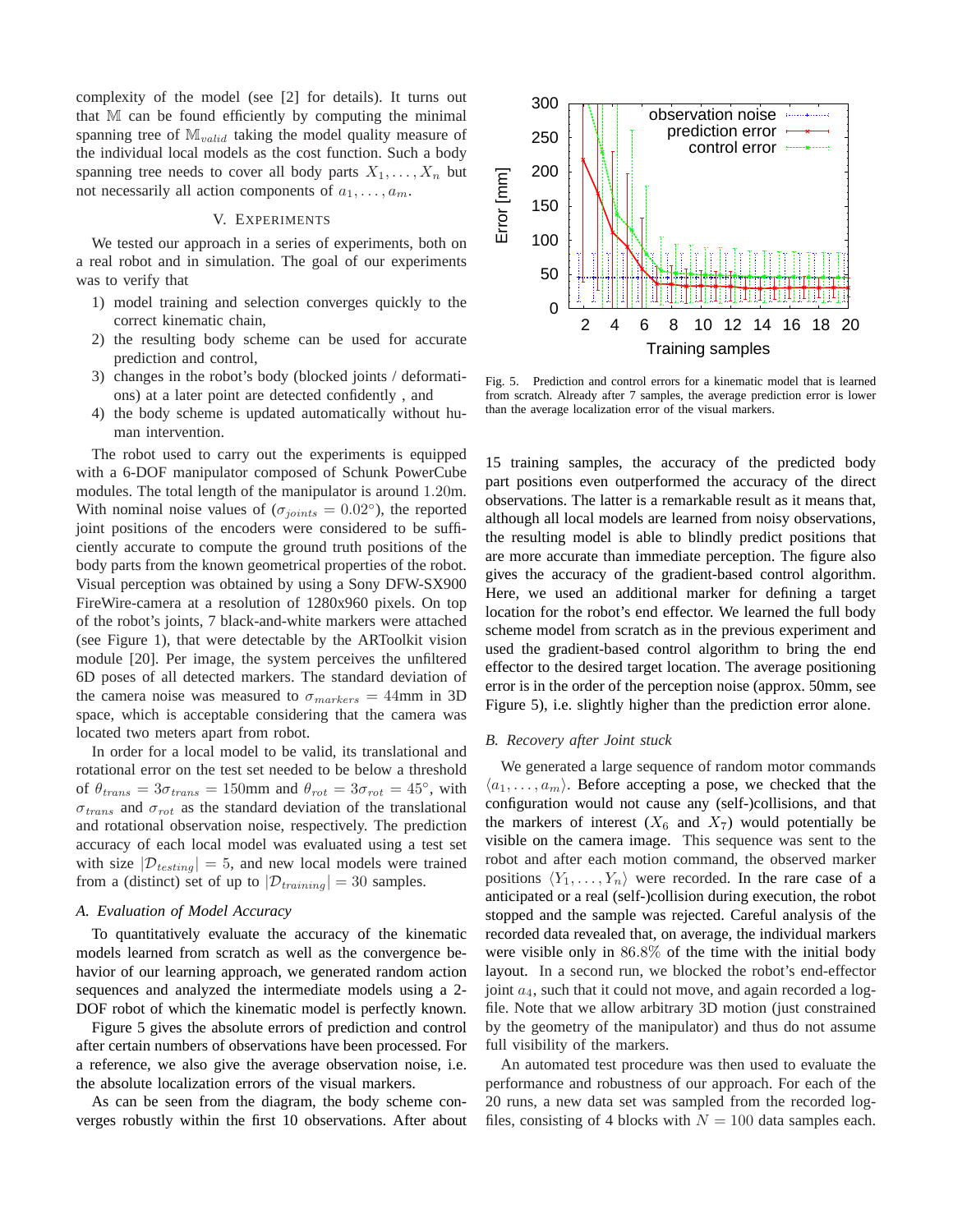

Fig. 6. At  $t = 100$ , a joint gets blocked, which causes the initial local model  $p_{engineered}(Z_{6\rightarrow 7} \mid a_4)$  to produce substantially larger prediction errors. At  $t = 126$ , the robot samples a new local model  $p_{learned}(\Delta 6 \rightarrow 7)$ as replacement.

The first and the third block were sampled from the initial body shape, while the second and the fourth block were sampled from the log-file where the joint got blocked.

Figure 6 shows the prediction error of the local models predicting the end-effector pose. As expected, the prediction error of the engineered local model increases significantly after the end-effector joint gets blocked at  $t = 100$ . After a few samples, the robot detects a mismatch in its internal model and starts to learn a new dynamic model (around  $t = 130$ ), which quickly reaches the same accuracy as the original, engineered local model. At  $t = 200$ , the joint gets repaired (unblocked). Now the estimated error of the newly learned local model quickly increases while the estimated error of the engineered local model decreases rapidly towards its initial accuracy. Later, at  $t = 300$ , the joint gets blocked again in the same position, the accuracy of the previously learned local model increases significantly, and thus the robot can re-use this local model instead of having to learn a new one.

The results for 20 reruns of this experiment are given in Figure 7. The hand-tuned initial geometrical model evaluates to an averaged error at the end-effector of approx. 37mm. After the joint gets blocked at  $t = 100$ , the error in prediction increases rapidly. After  $t = 115$ , a single new local models gets sampled, which already is enough to bring down the overall error of the combined kinematic model to approximately 51mm. Training of the new local model is completed at around  $t = 135.$ 

Later at  $t = 200$ , when the joint gets un-blocked, the error estimate of the combined kinematic model increases slightly, but returns much faster to its typical accuracy: switching back to an already known local model requires much fewer data samples than learning a new model (see Table I). At  $t = 300$ , the same quick adaption can be observed when the joint gets blocked again.



Fig. 7. The absolute prediction error of the combined kinematic model  $p(Z_{1\rightarrow 7} \mid a_1, \ldots, a_4)$  of our 6-DOF manipulator. This model is composed of 6 individual local models of which one is replaced by a newly learned model at  $t = 126$  (cmp. Figure 6). As can be seen from the plot, the prediction accuracy recovers quickly after each of the three external events.

## *C. Recovery from a Deformed limb*

In a second experiment<sup>2</sup>, we changed the end-effector limb length and orientation and applied the same evaluation procedure as in the previous subsection. This was accomplished by placing a tool with an attached marker in the robot's gripper at different locations (see Figure 1).

Although the overall result closely resembles the case of a blocked joint, there are a few interesting differences. After the tool gets displaced at  $t = 100$ , on average two local models need to be sampled because the first one is not sufficient.

Also note that it takes much more training samples for the GPs to learn and validate the underlying probability distribution  $p(Z_{6\rightarrow 7} \mid a_4)$  (see Table I). The prediction accuracy of the whole system closely resembles the levels as in the case of the blocked joint: On average, we measured after recovery an accuracy of 47mm.

#### *D. Controlling a Deformed Robot*

Finally, we ran a series of experiments to verify that dynamically maintained body schemes can be used for accurate

<sup>2</sup>A demonstration video of this experiment can be found on the internet at http://www.informatik.uni-freiburg.de/˜sturm/ media/resources/public/zora-7dof-demo.avi

#### TABLE I

EVALUATION OF THE RECOVERY TIME REQUIRED AFTER BEING EXPOSED TO DIFFERENT TYPES OF FAILURES. IN EACH OF THE  $4 \times 20$  RUNS, FULL RECOVERY WAS AFTER EACH EVENT ROBUSTLY ACHIEVED.

| Visibility | Failure       | Recovery time after            |                                   |                             |
|------------|---------------|--------------------------------|-----------------------------------|-----------------------------|
| rate       | type          | failure                        | repair                            | same failure                |
| 91.9%      | Joint blocked | 16.50                          | 0.45                              | 0.65                        |
| 79.0%      | Limb deformed | $\pm$ 1.20<br>20.20<br>$+1.96$ | $\pm 0.86$<br>11.10<br>$\pm$ 0.83 | $+1.15$<br>12.10<br>$+1.64$ |